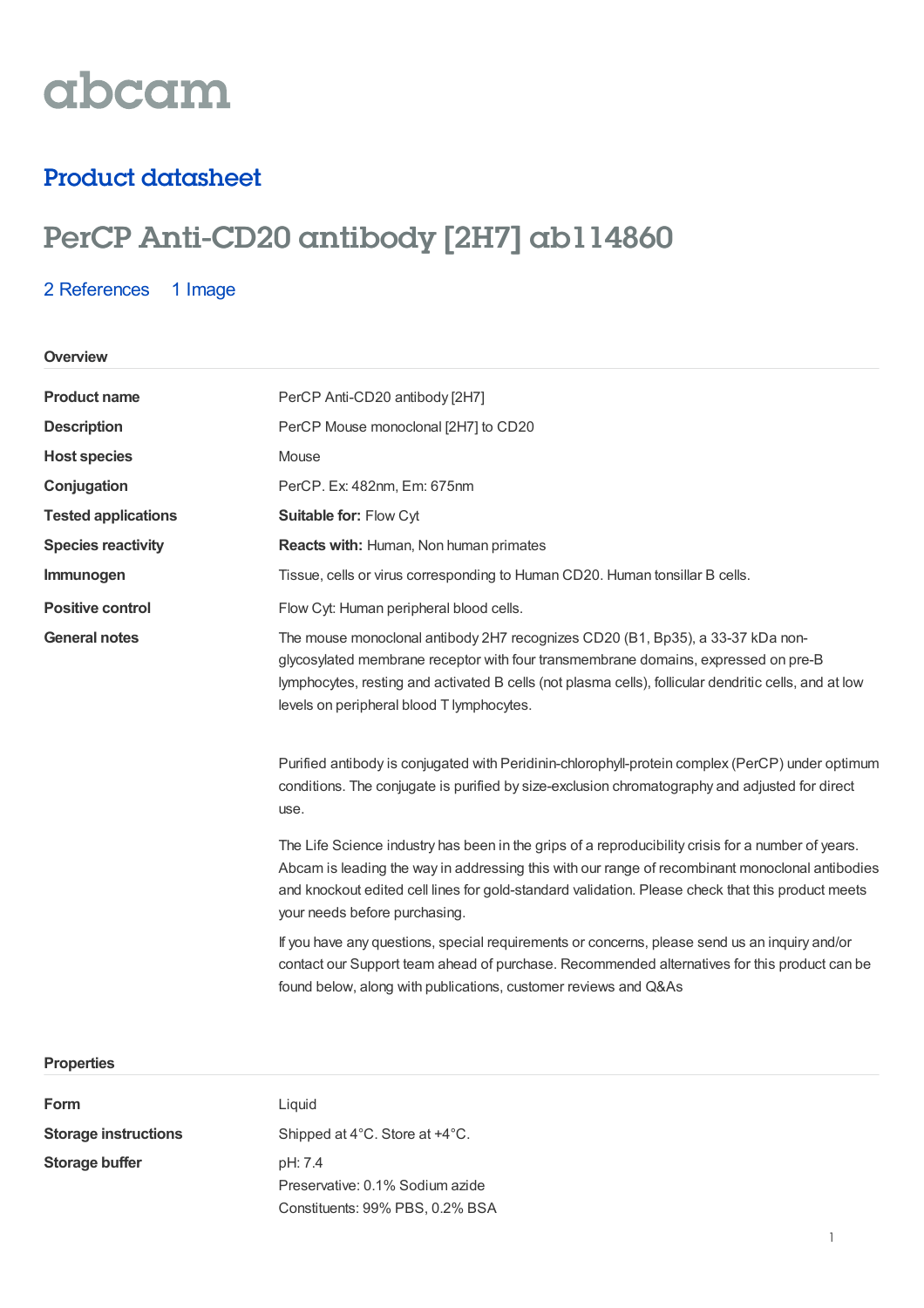| <b>Purity</b>                 | Size exclusion                                                                                                                                                                                                                                                                                                             |
|-------------------------------|----------------------------------------------------------------------------------------------------------------------------------------------------------------------------------------------------------------------------------------------------------------------------------------------------------------------------|
| <b>Primary antibody notes</b> | The mouse monoclonal antibody 2H7 recognizes CD20 (B1, Bp35), a 33-37 kDa non-<br>glycosylated membrane receptor with four transmembrane domains, expressed on pre-B<br>lymphocytes, resting and activated B cells (not plasma cells), follicular dendritic cells, and at low<br>levels on peripheral blood T lymphocytes. |
| <b>Clonality</b>              | Monoclonal                                                                                                                                                                                                                                                                                                                 |
| Clone number                  | 2H7                                                                                                                                                                                                                                                                                                                        |
| <b>Isotype</b>                | lgG2b                                                                                                                                                                                                                                                                                                                      |

#### **Applications**

**The Abpromise guarantee** Our [Abpromise](https://www.abcam.com/abpromise) guarantee covers the use of ab114860 in the following tested applications.

The application notes include recommended starting dilutions; optimal dilutions/concentrations should be determined by the end user.

| <b>Application</b> | <b>Abreviews</b> | <b>Notes</b>                                                                                                                                                                 |
|--------------------|------------------|------------------------------------------------------------------------------------------------------------------------------------------------------------------------------|
| <b>Flow Cyt</b>    |                  | Use 10 $\mu$ I for 10 $\rm{^6}$ cells.<br>(or 100 µl of whole blood).<br>ab172890 - Mouse monoclonal IgG2b, is suitable for use as an<br>isotype control with this antibody. |

#### **Target**

| <b>Function</b>                            | This protein may be involved in the regulation of B-cell activation and proliferation.                                                                                                                                                                                                                                                                                                                                                                                                                                                                  |
|--------------------------------------------|---------------------------------------------------------------------------------------------------------------------------------------------------------------------------------------------------------------------------------------------------------------------------------------------------------------------------------------------------------------------------------------------------------------------------------------------------------------------------------------------------------------------------------------------------------|
| <b>Tissue specificity</b>                  | Expressed on B-cells.                                                                                                                                                                                                                                                                                                                                                                                                                                                                                                                                   |
| Involvement in disease                     | Defects in MS4A1 are the cause of immunodeficiency common variable type 5 (CVID5)<br>[MIM:613495]; also called antibody deficiency due to CD20 defect. CVID5 is a primary<br>immunodeficiency characterized by antibody deficiency, hypogammaglobulinemia, recurrent<br>bacterial infections and an inability to mount an antibody response to antigen. The defect results<br>from a failure of B-cell differentiation and impaired secretion of immunoglobulins; the numbers of<br>circulating B cells is usually in the normal range, but can be low. |
| <b>Sequence similarities</b>               | Belongs to the MS4A family.                                                                                                                                                                                                                                                                                                                                                                                                                                                                                                                             |
| <b>Post-translational</b><br>modifications | Phosphorylated. Might be functionally regulated by protein kinase(s).                                                                                                                                                                                                                                                                                                                                                                                                                                                                                   |
| <b>Cellular localization</b>               | Membrane.                                                                                                                                                                                                                                                                                                                                                                                                                                                                                                                                               |